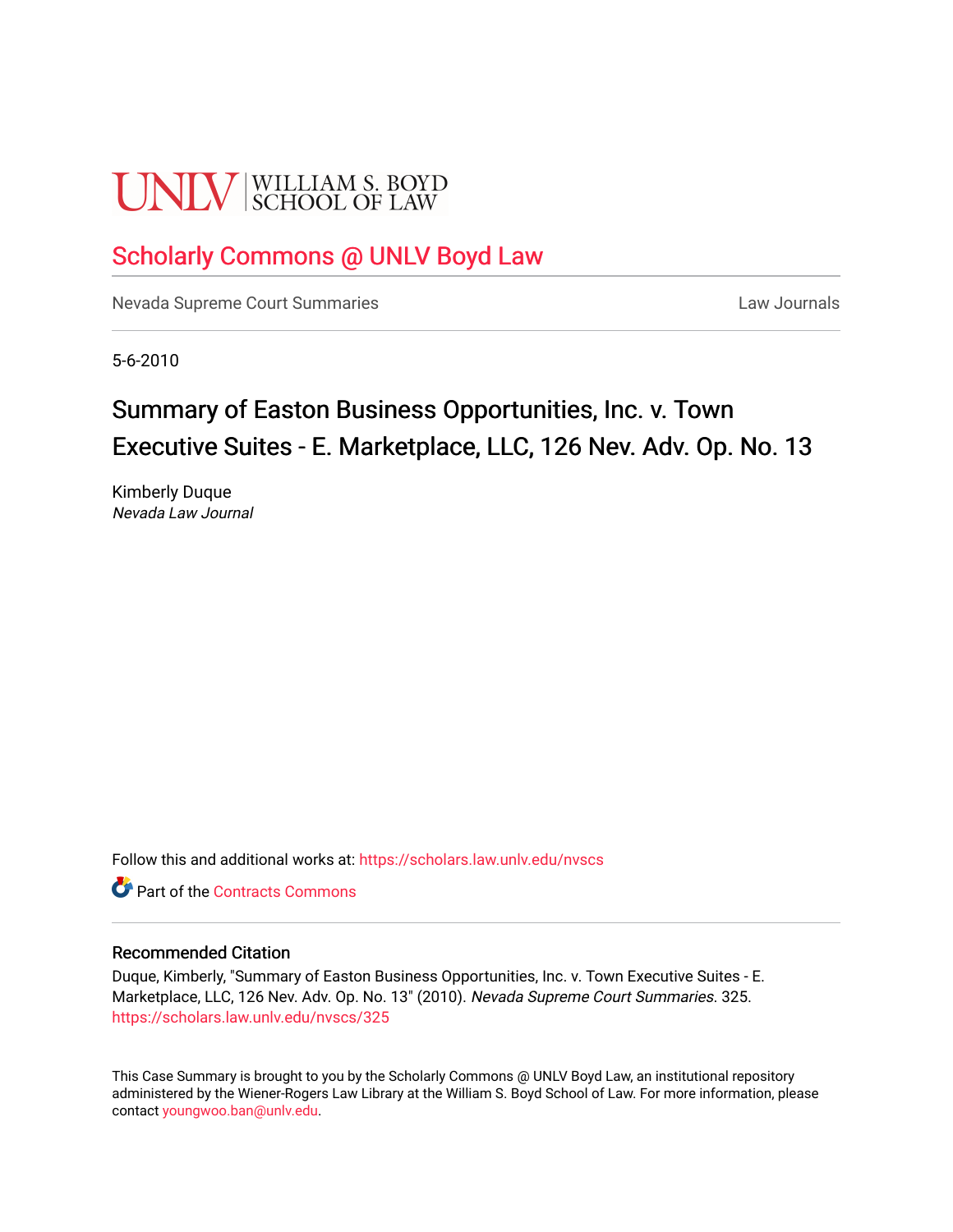# **Easton Business Opportunities, Inc. v. Town Executive Suites - E. Marketplace, LLC 126 Nev. Adv. Op. No. 13 (May 6, 2010)[1](#page-1-0)**

# **CONTRACT LAW- REAL ESTATE BROKERAGE AGREEMENTS**

#### **Summary**

A multi-faceted appeal involving interpretion of a real estate brokerage agreement that included an "extender" clause.

#### **Disposition/Outcome**

The Court concluded first, that a real estate commission is assignable where the change does not materially alter the contract.Second, the Court concluded that an implied duty of notice does not exist unless the plain language of a contract requires it. Finally, the Court reversed and remanded to the district court for further findings.

#### **Factual and Procedural History**

Town Executive Suites- Eastern Marketplace, LLC ("TES"), as seller, and Century 21 Advantage Gold and Michael Brelsford, as broker (collectively, "Century 21") entered into a brokerage agreement by which Century 21 had the "exclusive and irrevocable" right to sell TES' office suite business from May 19, 2003 to November 18, 2003. If the business sold during this period, TES would owe Century 21 a 10 percent commission regardless of who originated the sale. Additionally, the agreement contained an "extender" clause by which TES would owe Century 21 a 10 percent commission if within 180 days of the final termination the business was sold to anyone to whom Century [2](#page-1-1)1 had shown the property to prior to the final termination.<sup>2</sup>

In January 2004, TES sold its business to Chip Lightman after the exclusive listing had expired, but still within the 180-day extender-clause period. TES did not check with Century 21 to see if Lightman was someone to whom Century 21 had shown the property to, thus triggering a commission under the extender clause. Assuming the sale would be commission-free, TES sold its business to Lightman for a lower price.

The district court found the following facts to be undisputed: (1) Century 21 showed the TES business to Lightman during the exclusive listing period; and (2) TES sold its business to Lightman during the extender-clause period. Still, the district court found for TES because TES "did not knowingly breach" the agreement since it did not know at the time of sale, that Century 21 had shown the business to Lightman.

Keith Easton was the agent at Century 21 who handled the TES listing. In December 2003, after the listing expired but during the extender-clause period, Easton left Century 21 to open Easton Business Opportunities, Inc. Easton purchased his listings and expirations from Century 21 when he left. Although no formal written agreement was produced, in a May 2006 affidavit, Brelsford confirmed that Easton had purchased said rights in December 2003. Subsequently, Easton learned of the TES-Lightman sale and demanded his commission due from TES. TES refused. By then, TES had allegedly transferred most of its assets, including the office suite sale proceeds to its principal, Michael A. Vespi, or its affiliate, Town Consulting LLC.

<span id="page-1-1"></span><span id="page-1-0"></span> $1 \text{ By Kimberly Duque.}$ <br>
<sup>2</sup> The extender clause contained an exception that did not apply in this case.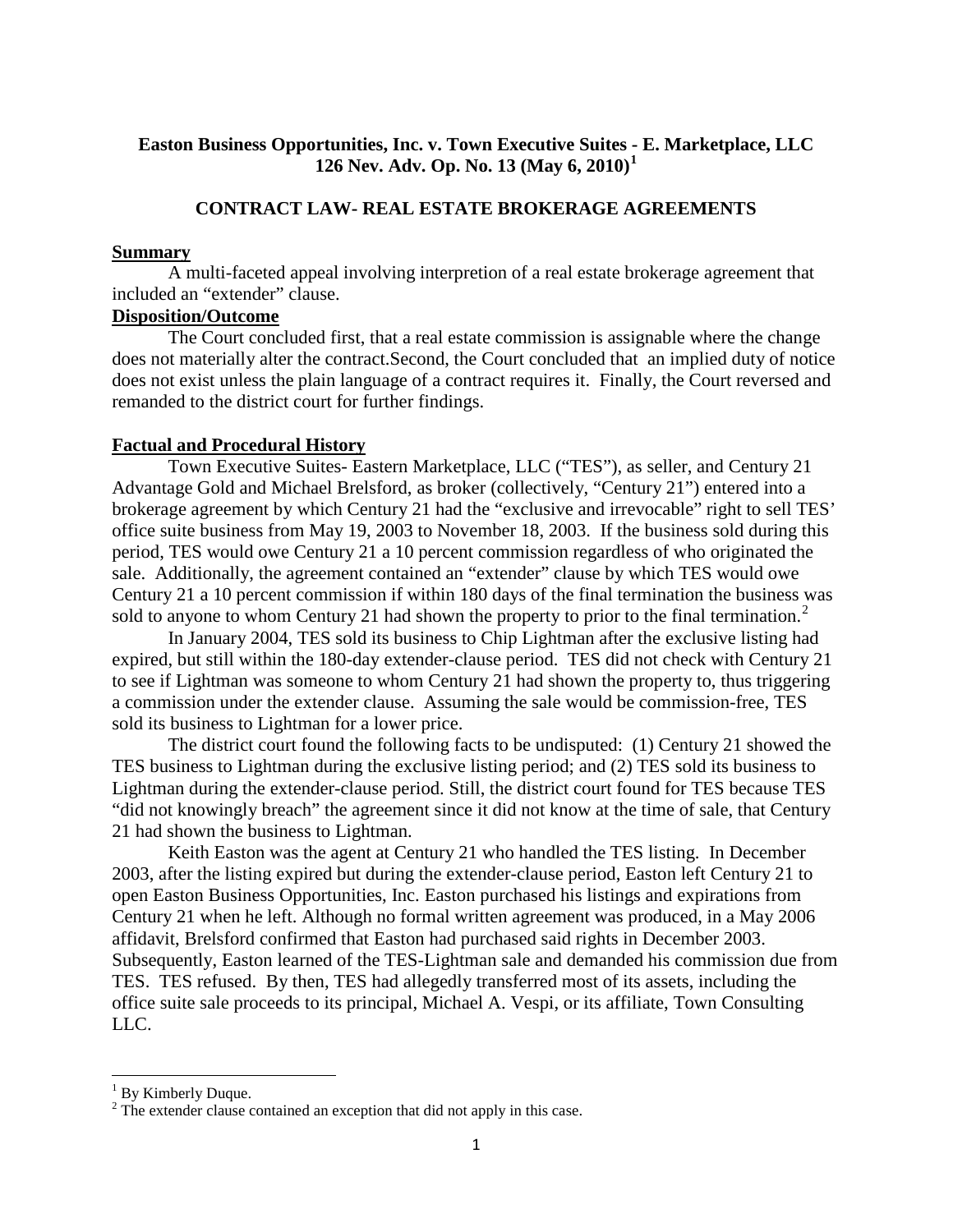Appellants Keith Easton and Easton Business Opportunities, Inc. (collectively, Easton) sued for the commission - naming respondents TES, Vespi, and Town Consulting (collectively, TES) as defendants on breach of contract, alter ego, unjust enrichment, and fraudulent conveyance claims. The district court entered judgment against Easton on all claims and awarded respondents attorney fees and costs. Easton appealed.

## **Discussion**

#### *Assignability*

The Court held that, based on clear principles of contract law, contractual rights are assignable unless the assignment materially changes the terms of the contract or the contract expressly precludes assignment.<sup>[3](#page-2-0)</sup> The Court determined that Century 21's assignment of commission rights to Easton did not materially alter the agreements as to TES. When the assignment occurred, all of the broker's obligations had been fulfilled. The only obligation remaining was that of TES' potential obligation to pay the broker a commission. Since "a change in the person to whom the payment is to be made is not ordinarily material,"<sup>[4](#page-2-1)</sup> the assignment in this case was not material. The Court further concluded that the agreement did not contain a valid anti-assignment clause. Although the agreement included a no-oral-modification clause, it did not work to exclude assignments because an assignment does not modify the terms of the contract<sup>[5](#page-2-2)</sup>. Lastly, the Court held that failure to give the obligor notice of the assignment does not invalidate an otherwise valid assignment.

The district court alternatively held that even if the assignment was permitted, it could not prevail because it did not occur until May 2006, when Brelsford's affidavit was filed. Because the *Thelin* rule prohibits post-suit assignments from relating back to the date the complaint was filed, the district court dismissed the assignment pursuant toNRCP 17(a).<sup>[6](#page-2-3)</sup> The Court rejected this conclusion on two grounds. First, the 1971 amendments to the real party in interest provisions in NRCP 17(a) supersede *Thelin*. [7](#page-2-4) Under the current rule, the assignee is the real party in interest even when the claim is not assigned until after the action has been instituted.<sup>[8](#page-2-5)</sup> Since the affidavit confirmed that Easton had the sole right to sue for the commission and it evidenced Century 21's assignment of rights, TES was protected from inconsistent claims or judgments and NRCP 17(a) was satisfied.

Second, the district court's finding that the assignment did not occur until May 2006 incorrectly presupposed that a valid assignment requires a signed writing or notice to the obligor. Generally, "there are no prescribed formalities that must be observed to make an effective assignment."<sup>[9](#page-2-6)</sup> Instead, the assignor must manifest a present intention to transfer a contractual

<span id="page-2-0"></span><sup>&</sup>lt;sup>3</sup> RESTATEMENT (SECOND) OF CONTRACTS § 317(2)(a)-(c) (1981).<br><sup>4</sup> *Id.* § 317 cmt. d.

<span id="page-2-1"></span>

<span id="page-2-2"></span><sup>&</sup>lt;sup>5</sup> Citibank, N.A. v. Tele/Resources, Inc., 724 F.2d 266, 269 (2d Cir. 1983).<br><sup>6</sup> See Thelin v. Intermountain Lumber & Builders Supply, Inc., 80 Nev. 285, 290-91, 392 P.2d 626, 628 (1964).

<span id="page-2-4"></span><span id="page-2-3"></span><sup>&</sup>lt;sup>7</sup> Significantly, Nev. R. Civ. Pro. 17(a) was modeled after Fed. R. Civ. Pro. 17(a) which makes clear that the "function of the [real party in interest] rule in its negative aspect is to protect the defendant against a subsequent action by the party actually entitled to recover " - not to constrain the parties in a "straight jacket of technical rules of pleading and procedure". FED. R. CIV. PRO. 17(a) advisory committee's note (1966); 6A CHARLES ALAN WRIGHT ET AL., FEDERAL PRACTICE AND PROCEDURE §1545, at 351 n. 11. (2d ed. 1990).

<span id="page-2-6"></span>

<span id="page-2-5"></span><sup>&</sup>lt;sup>8</sup> Wright, *supra* note 7, § 1545, at 350-51.<br><sup>9</sup> 9 JOHN E. MURRAY, JR., CORBIN ON CONTRACTS §47.7 at 147 (rev. ed. 2007).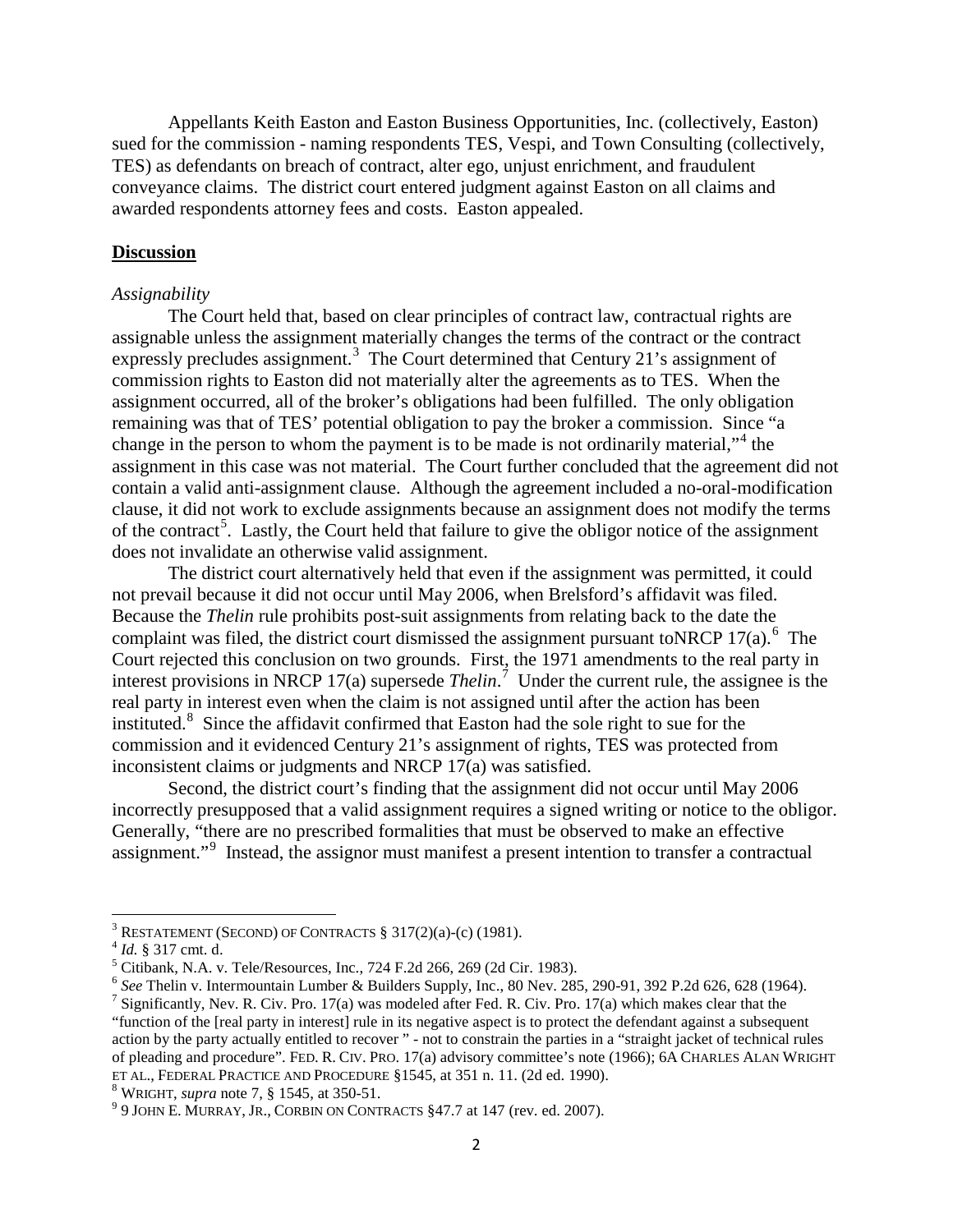right to the assignee.<sup>[10](#page-3-0)</sup> Here, this intent manifested on December 8, 2003, when Century 21 accepted payment for Easton in exchange for certain listings and expiration rights. Because the agreement was silent on assignment, the assignment was effective on December 8, 2003, not May 2006.

## *Implied Duty to Notify*

The Court reversed the district court's finding that the agreement imposed a duty on the broker to provide TES with a list of potential buyers that would trigger commission liability under the extender clause. The agreement did not condition the seller's liability for the commission on the seller being notified of potential buyers who carried commission risk or knowingly selling out from under the broker. Therefore, a commission was owed under the agreement as written. The Court refused to follow the minority view which imposes an implied duty to notify the seller of commission-risk buyers, concluding that the better-reasoned view is the majority one: absent contract provision or statutory requirement, an agreement will be enforced as written.

Furthermore, the Court refused to construe the contract against its drafters, appellants, because TES failed to identify any textual ambiguity in the agreement. The court reasoned that simply because the commission could have been avoided or passed on to the buyer if the seller had checked with the broker did not introduce an ambiguity into the agreement. A court has the obligation to enforce an unambiguous agreement as written, absent conflict with statute, offense to public policy, ambiguity, fraud, unconscionability, or other recognized bases for avoidance.

#### *Fraudulent Conveyance*

The Court determined that the fraudulent conveyance claim did not concern TES' sale of its business to Lightman but TES' transfer of the proceeds of that sale and other assets to its affiliates. Since the district court did not make the findings required to adjudicate the fraudulent conveyance claim under *Herup v. First Boston Financial*[11](#page-3-1) and *Sportsco Enterprises v. Morris, [12](#page-3-2)* the Court reversed and remanded this issue for further proceedings.

#### **Conclusion**

The Court held that the brokerage commission was validly assigned without notice for two reasons. First, it did not materially modify the agreement and second, the agreement did not expressly disallow assignment.

Next, the Court emphasized the established rule that a court cannot reallocate the responsibility of risk laid out in an agreement without adequate legal or contractual basis. Because the real estate commission did not include a duty of notice, the Court refused to recognize an obligation to provide notice. Finally, because the district court did not make the proper findings required to adjudicate the fraudulent conveyance claim, the Court reversed and remanded this issue.

<span id="page-3-1"></span><span id="page-3-0"></span><sup>&</sup>lt;sup>10</sup> Stuhmer, Inc. v. Centaur Sculpture Galleries, Ltd., 110 Nev. 270, 275, 871 P.2d 327, 331 (1994).<br><sup>11</sup> 123 Nev. 228, 162 P.3d 870 (2007).<br><sup>12</sup> 112 Nev. 625, 917 P.2d 934 (1996).

<span id="page-3-2"></span>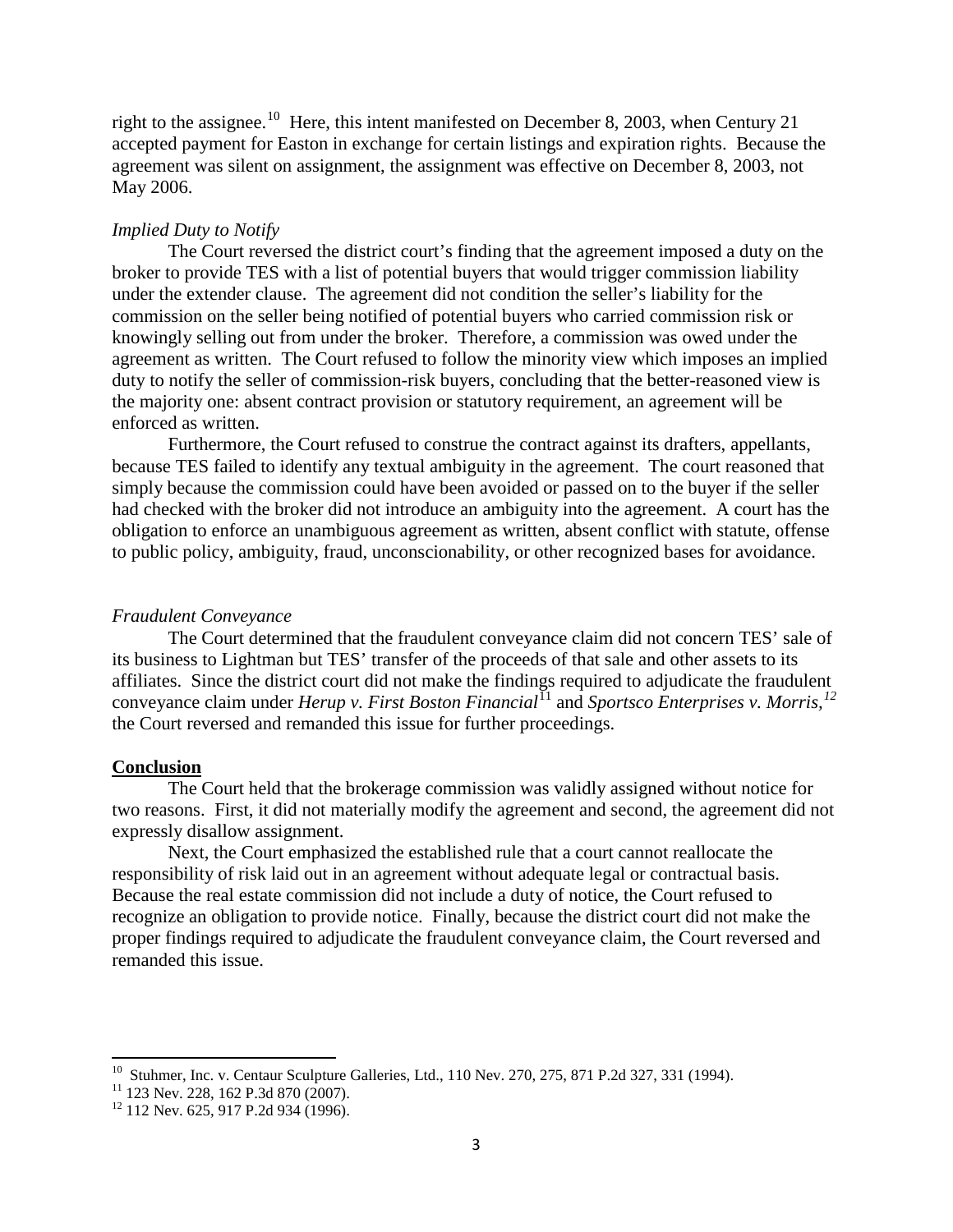# Cite as: Easton Bus. Opp. v. Town Executive Suites 126 Nev. Adv. Op. No. 13 May 6, 2010

# IN THE SUPREME COURT OF THE STATE OF NEVADA

# No. 50060

# EASTON BUSINESS OPPORTUNITIES, INC.; AND KEITH EASTON,

Appellants,

vs.

TOWN EXECUTIVE SUITES–EASTERN MARKETPLACE, LLC; MICHAEL A. VESPI; AND TOWN CONSULTING LLC,

Respondents.

No. 50751

# EASTON BUSINESS OPPORTUNITIES, INC.; AND KEITH EASTON,

Appellants,

vs.

# TOWN EXECUTIVE SUITES–EASTERN MARKETPLACE, LLC; MICHAEL A. VESPI; AND TOWN CONSULTING LLC,

Respondents.

 Consolidated appeals from a district court judgment in an action to recover a real estate broker's commission and from a post-judgment order awarding attorney fees and costs. Eighth Judicial District Court, Clark County; Susan Johnson, Judge.

Reversed and remanded.

David J. Winterton & Associates Ltd. and David J. Winterton, Las Vegas, for Appellants. Prince & Keating and Dennis M. Prince and Douglas J. Duesman, Las Vegas, for Respondents.

BEFORE PARRAGUIRRE, C.J., DOUGLAS and PICKERING, JJ.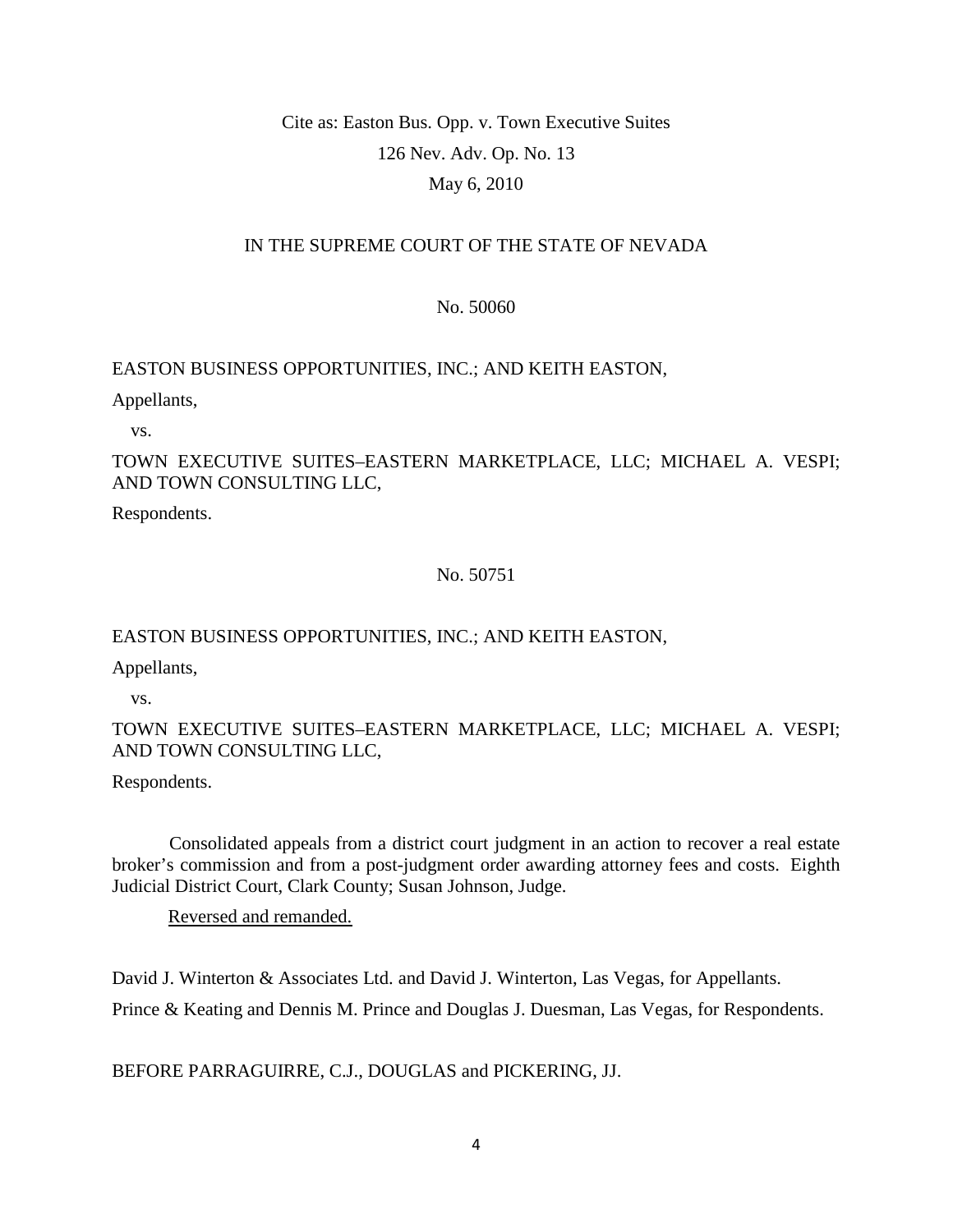#### OPINION

#### By the Court, PICKERING, J.:

 This dispute involves a commission claimed under an exclusive right-to-sell brokerage agreement for the sale of a business. After a bench trial, the district court ruled in favor of the seller and against the broker's assignee. It found the assignment ineffective and the commission unrecoverable, based on the broker's breach of an implied duty to have given the seller a list of the people to whom the broker had shown the business, to whom the seller could not sell during the extension period without incurring liability for a commission. The agreement, as written, supports the opposite result and should have been upheld. Upholding the commission claim makes it necessary to reach the assignee's fraudulent conveyance claims, as to which unresolved issues of fact remain. Accordingly, we reverse and remand.

I.

 The brokerage agreement was between Town Executive Suites–Eastern Marketplace, LLC (TES), as seller, and Century 21-Advantage Gold and Michael Brelsford, as broker (collectively, Century 21). The agreement gave Century 21 the "exclusive and irrevocable" right to sell TES's office suite business for a six-month period, from May 19, 2003, to November 18, 2003.[1] If the business sold on terms acceptable to TES during this exclusive listing period, TES owed Century 21 a 10-percent commission, regardless of who originated the sale.

 Included in the agreement was an "extender" clause. The extender clause provided that the same 10-percent commission "shall be due . . . (c) if within 180 calendar days of the final termination . . . of this Agreement, the Property is sold, conveyed, or otherwise transferred to anyone with whom the Broker has had negotiations or to whom the Property was shown prior to the final termination," with one exception: "This section (c) shall not apply if Seller enters into a valid Brokerage Listing Agreement with another licensed real estate Broker after the final termination of this Exclusive Brokerage Listing Agreement."

 In late January 2004, after the exclusive listing expired but still within the 180-day extender-clause period, TES sold its business to a buyer to whom Century 21 had shown it during the exclusive listing period, Chip Lightman. Although not a licensed broker, TES's principal, Michael Vespi, had once owned a real estate agency, and he decided to handle the sale of TES's business on his own, without hiring another broker. Vespi asked Lightman if he had an agent or broker, and Lightman said he did not. However, TES didn't check with Century 21 to see if Lightman was someone to whom Century 21 had shown the property during the exclusive listing period, thus triggering a commission under the extender clause. Mistakenly assuming the sale would be commission-free, TES sold its business to Lightman for a lower price than it would have if it had figured in a commission.

 The following facts were found by the district court to be undisputed: (1) Century 21 showed the TES business to Lightman during the exclusive listing period; and (2) TES sold its business to Lightman in January 2004, during the extender-clause period. The brokerage agreement as written seems to require payment of a commission in these circumstances. However, the district judge held the opposite based on its additional finding that TES "did not knowingly 'breach' the Brokerage Listing Agreement by selling the property to [Lightman] at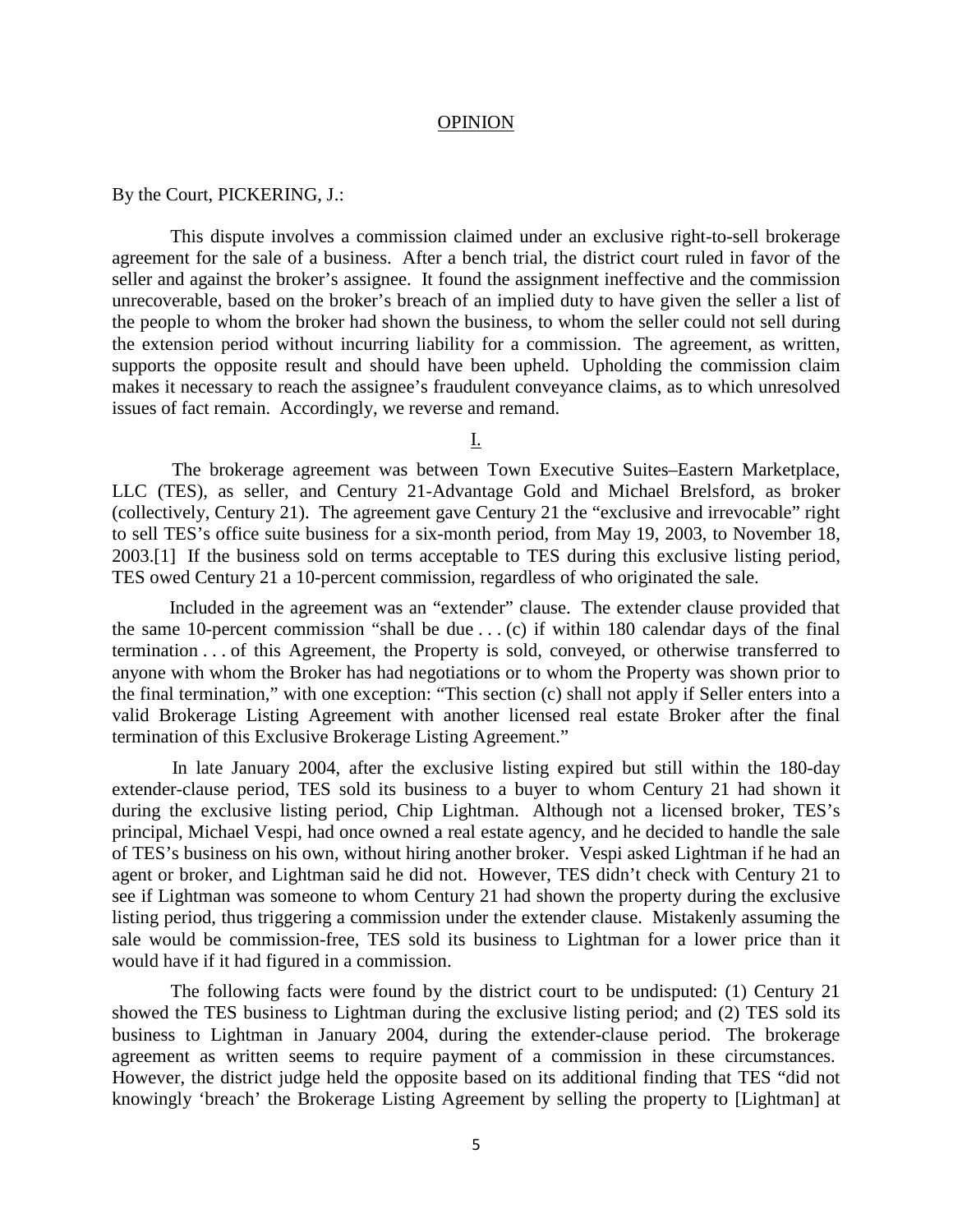the end of January 2004 when [TES] did not know Mr. Lightman was previously shown the property by [Century 21] during the exclusive listing period."

 The agent at Century 21 who handled the TES listing was appellant Keith Easton. In December 2003, after the listing expired but still during the extender-clause period, Easton obtained his own broker's license and left Century 21 to open Easton Business Opportunities, Inc. Easton testified he bought out his listings and expirations from Century 21 when he left. No formal written assignment was produced, but in a May 2006 affidavit, Century 21 broker Michael Brelsford, on behalf of himself and Century 21, confirmed that Easton "purchased the rights to all his listings in December 2003" and that the TES listing was "[a]mong the listings that [Century 21] transferred" to Easton. TES knew Easton had left Century 21 and how to contact him: TES's principal, Vespi, leased Easton the office space he moved into when he left Century 21, and Vespi hired Easton as broker on another property of his.

 Some time later, Lightman decided to resell the TES office suite business and asked Easton to act as listing agent and broker on the resale. Thus having learned about TES's business being sold to a buyer he'd developed while with Century 21, Easton asked TES for the commission Easton believed was due. TES refused. By then, TES had allegedly transferred most of its assets, including the office suite sale proceeds, to either Vespi or its affiliate, Town Consulting LLC.

 Appellants Keith Easton and Easton Business Opportunities, Inc. (collectively, Easton) sued for the commission, naming respondents TES, Vespi, and Town Consulting (collectively, TES) as defendants on breach of contract, alter ego, unjust enrichment, and fraudulent conveyance claims. After a one-day bench trial, the district court entered judgment against Easton on all claims and, thereafter, awarded respondents their attorney fees and costs. Easton appeals.

 The district court denied Easton's claims on three grounds relevant to this appeal.[2] First, it held that Century 21's assignment of its commission rights to Easton was invalid and came too late in any event for Easton to qualify as the real party in interest under NRCP 17(a), as construed in Thelin v. Intermountain Lumber & Builders Supply, Inc., 80 Nev. 285, 392 P.2d 626 (1964). Second, it held that no commission was due, because neither Century 21 nor Easton reminded TES about the extender clause or gave TES a list of prospective buyers who were offlimits during the extender-clause period. Third, treating Easton's fraudulent conveyance claims as targeting TES's sale of its business, rather than its transfer of the sale proceeds to its affiliates, it denied Easton's fraudulent conveyance claims as statutorily insufficient. Finding error in each of these determinations, we reverse.

#### II.

 The first question to be addressed is assignability. Based on the agreement as written and the facts the district court found to be undisputed, we conclude that the commission was assignable and that Century 21 validly assigned it to Easton. From this it follows that, as Century 21's assignee, Easton has real party in interest status under NRCP 17(a).

#### <u>A.</u>

 Under ordinary rules of contract law, a contractual right is assignable unless assignment materially changes the terms of the contract or the contract expressly precludes assignment. Restatement (Second) of Contracts § 317(2)(a)-(c) (1981). Because the law looks with "favor on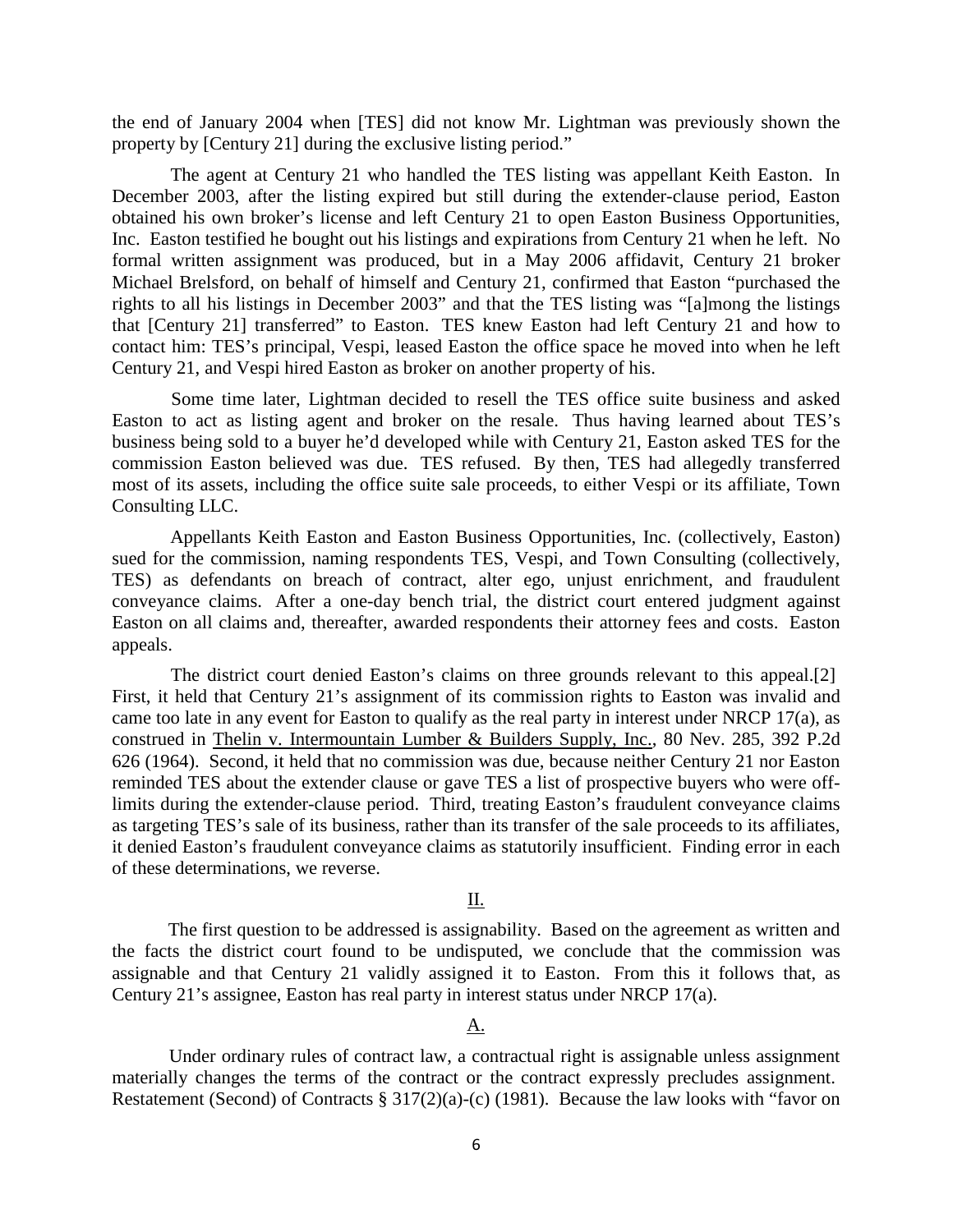the free assignability of rights and frowns on restrictions that would limit or preclude assignability, . . . [a]nti-assignment clauses [are] narrowly construed." 9 John E. Murray, Jr., Corbin on Contracts § 49.9, at 214 (rev. ed. 2007). "To be effective, [an] antiassignment clause should contain a specific prohibition on the power to make an assignment and specifically state that any attempted assignments will be void or invalid." 29 Richard A. Lord, Williston on Contracts § 74:22 (4th ed. 2003); see Restatement (Second) of Contracts § 322 (1981).

 Century 21's assignment of commission rights to Easton did not materially change the terms of the brokerage agreement as to TES. The assignment occurred, at the earliest, when Easton left Century 21 in December 2003, after the exclusive listing terminated. By then, Century 21 had provided the exclusive listing services for which TES owed its return performance—payment of a commission should the business be sold during the extender-clause period to a buyer Century 21 had shown the property to while listing it. "When the obligor's duty is to pay money, a change in the person to whom the payment is to be made is not ordinarily material," Restatement (Second) of Contracts § 317 cmt. d (1981), and there is nothing extraordinary about the assignment of commission rights here.[3]

 Neither does the brokerage agreement contain a valid anti-assignment clause. The district court held otherwise, calling on the clause in the agreement prohibiting oral modifications to do double duty as an anti-assignment clause. But the clause on which the district court relied says only that "[t]he terms of this Agreement may not be amended, modified or altered except through a written agreement signed by all of the parties." This standard no-oralmodification clause does not mention assignment, much less specifically prohibit it. It lacks the specific language prohibiting assignment that the law requires of a valid anti-assignment clause.

 Forbidding oral modification and prohibiting assignment are two different things. As Citibank, N.A. v. Tele/Resources, Inc., 724 F.2d 266 (2d Cir. 1983), holds, a standard no-oralmodification clause cannot be pressed into service as an anti-assignment clause because, without more, "[a]n assignment does not modify the terms of the underlying contract. It is a separate agreement between the assignor and assignee which merely transfers the assignor's contract rights, leaving them in full force and effect as to the party charged." Id. at 269.

 For these reasons we disagree with the district court's reading of the brokerage agreement as a matter of law and conclude that, as written, the brokerage agreement permitted Century 21 to assign its commission rights to Easton.

## B.

 The district court alternatively held that, even if the agreement permitted assignment, Easton still could not prevail because the assignment didn't occur until May 2006, when Brelsford's affidavit confirming Century 21's transfer of commission rights to Easton was filed. Citing Thelin v. Intermountain Lumber & Builders Supply, Inc., 80 Nev. 285, 392 P.2d 626 (1964), the district court concluded that post-suit "[a]ssignments do not 'relate back' to the date [a] Complaint was filed," requiring dismissal under NRCP 17(a). This was error, for two reasons.

 First, Thelin was decided in 1964, before the 1971 amendments to the real party in interest provisions in NRCP 17(a). The 1971 amendments conformed NRCP 17(a) to Fed. R. Civ. P. 17(a), as the latter had been amended in 1966, adding the following final sentence to Rule  $17(a)$ :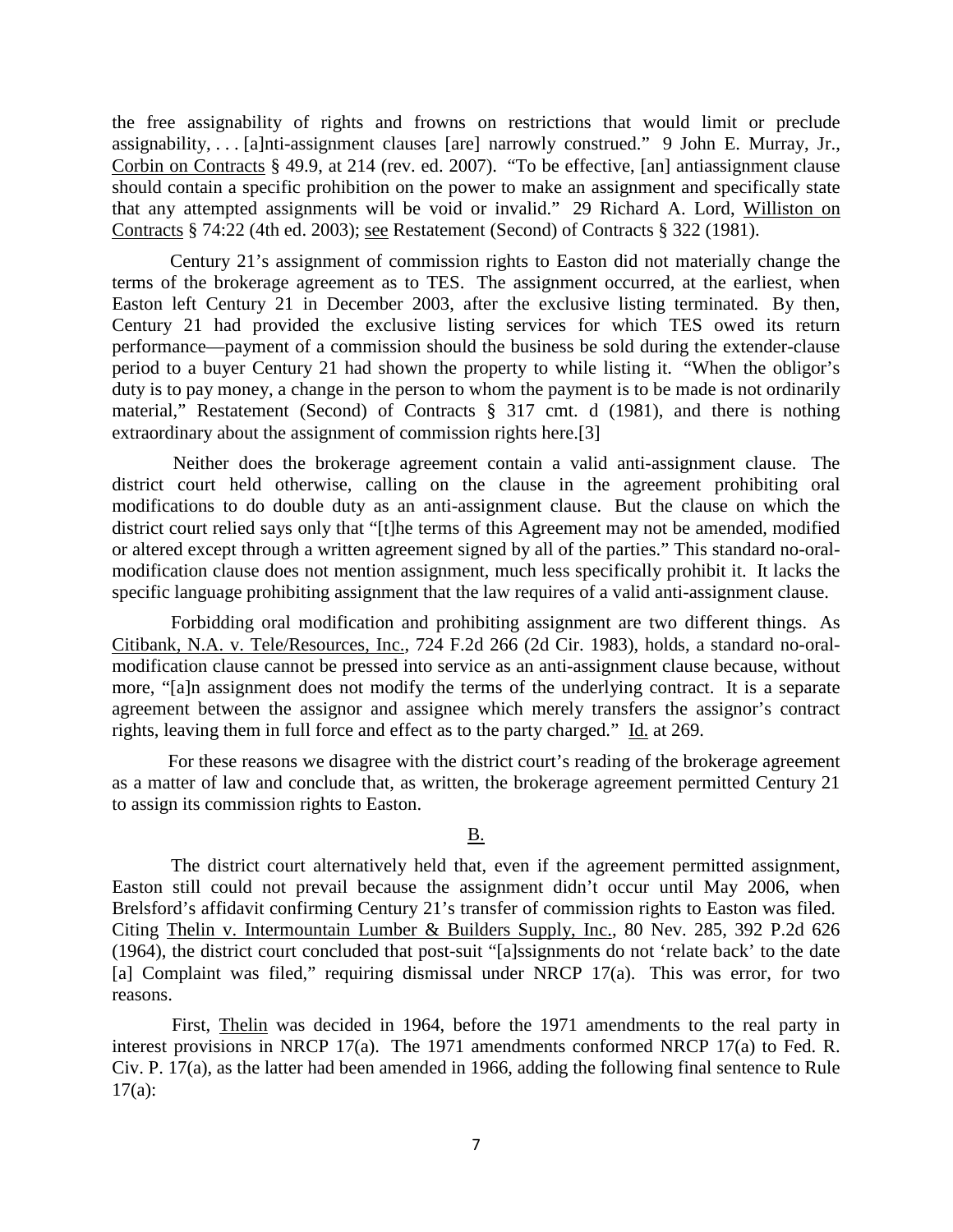No action shall be dismissed on the ground that it is not prosecuted in the name of the real party in interest until a reasonable time has been allowed after objection for ratification of commencement of the action by, or joinder or substitution of, the real party in interest; and such ratification, joinder or substitution shall have the same effect as if the action had been commenced in the name of the real party in interest.

The purpose of these amendments was to make unmistakably clear that "the modern function of the [real party in interest] rule in its negative aspect is simply to protect the defendant against a subsequent action by the party actually entitled to recover, and to insure generally that the judgment will have its proper effect as res judicata." Fed. R. Civ. P. 17(a) advisory committee's note (1966).

 Even before these amendments, Thelin's rigid holding—that a post-suit assignment cannot cure an initial real party in interest deficiency—was questionable. See Kilbourn v. Western Surety Co., 187 F.2d 567, 571-72 (10th Cir. 1951) (deeming a post-suit assignment sufficient to establish the assignee-plaintiff as the real party in interest under Fed. R. Civ. P. 17(a), given the overriding purpose of the modern Rules of Civil Procedure "to unshackle the practice of law in the courts from the straight jacket of technical rules of pleading and procedure"), noted in 6A C. Wright, A. Miller & M. Kane, Federal Practice and Procedure: Civil 2d  $\S$  1545, at 351 n.11 (1990). After Rule 17(a)'s amendment, it is today taken as settled law that "[t]here is no general requirement as to when an assignment must be made and . . . even when the claim is not assigned until after the action has been instituted, the assignee is the real party in interest and can maintain the action." 6A Wright & Miller, supra, at 350-51. See Federal Deposit Ins. Corp. v. Hurdman, 655 F. Supp. 259, 267 (E.D. Cal. 1987) (noting that if the assignor provides post-suit confirmation of the assignment, the objecting defendant is protected from inconsistent claims; whether treated as an assignment or a ratification, this is enough to establish a plaintiff's real party in interest status under Rule 17(a) (quoting Fed. R. Civ. P. 17(a) advisory committee's note (1966); 6C Wright & Miller, supra, § 1545, at 654  $(1971)$ ).

 The affidavit that Century 21/Brelsford filed in this case confirmed that Easton had the sole right to sue for the commission, and it evidenced both Century 21's assignment of rights to Easton and its ratification of Easton's right to sue. This amply protected TES from inconsistent claims or judgments; Rule 17(a) didn't require more. To the extent Thelin suggests that a plaintiff cannot establish real party in interest status and avoid dismissal by post-suit ratification or assignment of rights, it conflicts with the prevailing interpretation of the post-amendment version of NRCP 17(a) and no longer represents good law.

 There is a second, equally basic reason to reject Thelin's application to this case: The finding that the assignment didn't occur until May 2006, the date of the Century 21/Brelsford affidavit, is in error. The error is either one of law, in presupposing, as TES contends, that a valid assignment requires a signed writing or notice to the obligor; or an error of fact, in transposing the date of the Century 21/Brelsford affidavit (May 2006) with the date of the assignment itself (December 2003, per both Brelsford's affidavit and Easton's testimony). Either way the result is the same: The district court's alternative finding that there was a valid assignment is correct, but the assignment occurred in December 2003 and not May 2006.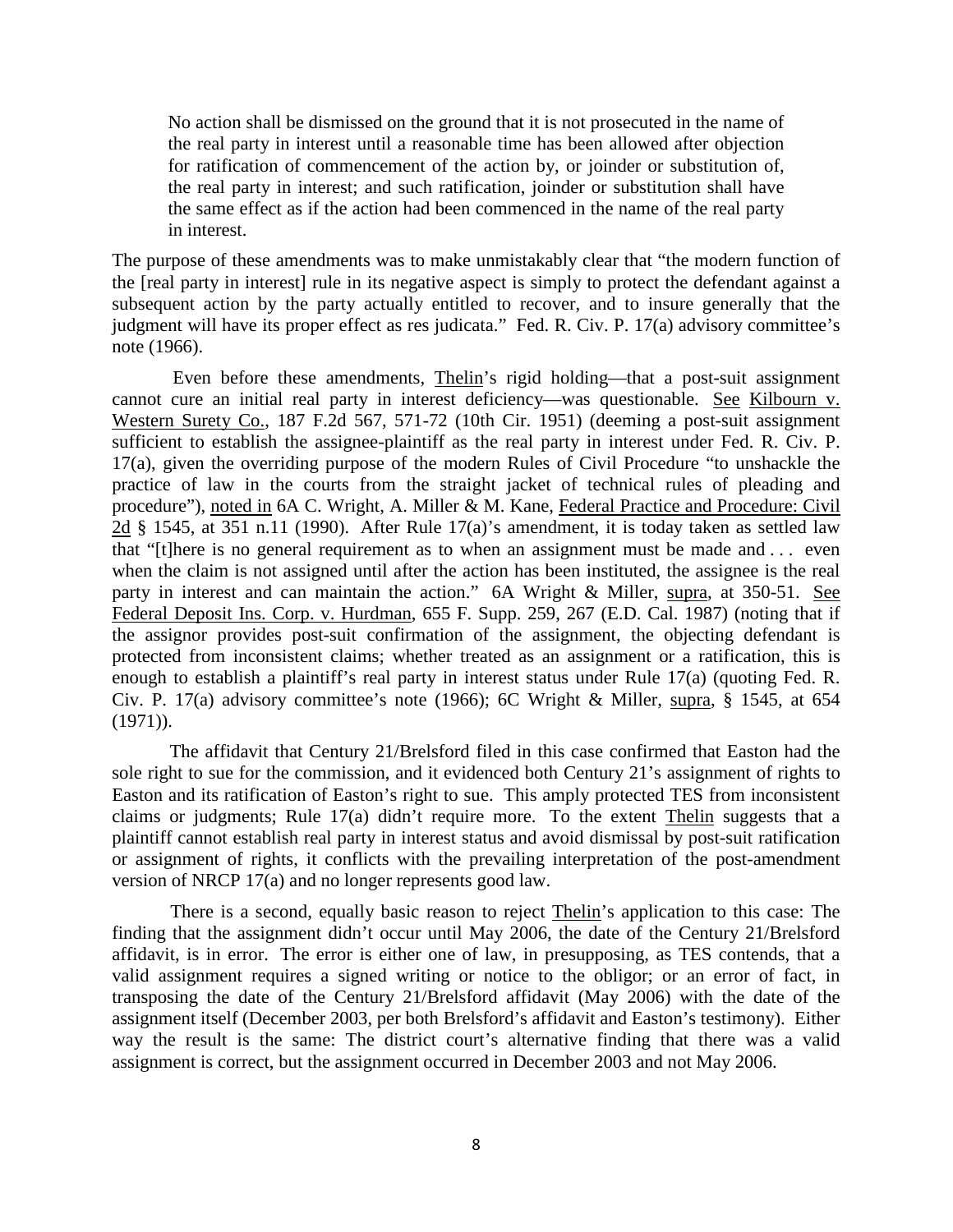"[I]n the absence of statute or a contract provision to the contrary, there are no prescribed formalities that must be observed to make an effective assignment." 9 Corbin on Contracts, supra, § 47.7, at 147. The assignor must manifest a present intention to transfer its contract right to the assignee. Stuhmer v. Centaur Sculpture Galleries, 110 Nev. 270, 275, 871 P.2d 327, 331 (1994). Absent some additional contract- or statute-based requirement, no particular formality in expressing that intention needs to be followed:

It is essential to an assignment of a right that the obligee manifest an intention to transfer the right to another person without further action or manifestation of intention by the obligee. The manifestation may be made to the other or to a third person on his behalf and, except as provided by statute or by contract, may be made either orally or by a writing.

Restatement (Second) of Contracts § 324 (1981); see id. cmt. a. Applying section 324 here, the manifestation of intent to transfer a contract right was by Century 21, as "obligee," to Easton, as "the other." The assignment was complete as of December 8, 2003, the date both Brelsford and Easton say Century 21 accepted payment from Easton in exchange for certain listings and expiration rights, including TES's.

 Century 21 did not confirm the transfer of rights in writing until it supplied the Brelsford affidavit in May 2006. However, nothing required a signed writing for the assignment of commission rights to be effective. As discussed above, the brokerage agreement is silent on assignment; it neither precludes nor specifies a particular form for a valid assignment. Nor have the parties identified any statute that prescribes special formalities for assignment of commission rights.[4]

 TES finally complains that neither Century 21 nor Easton gave notice of the assignment until Easton demanded the commission but this argument is a nonstarter. While failure to give notice of an assignment may affect the rights of the assignee in the event the obligor delivers performance to the obligee/assignor before being notified of the assignment, see 29 Williston on Contracts, supra, § 74:15, it normally does not invalidate an otherwise valid assignment. 6A C.J.S. Assignments § 10 (2004). See also Wood v. Chicago Title Agency, 109 Nev. 70, 847 P.2d 738 (1993); Washoe Co. Bank v. Campbell, 41 Nev. 153, 167 P. 643 (1917).

 For these reasons, we affirm the district court's alternative finding that Century 21 validly assigned its commission rights to Easton but reject as clearly erroneous and contrary to law the finding that the assignment occurred in May 2006 as opposed to December 2003.

# III.

 The second question to be addressed is the proper construction of the exclusive right-tosell brokerage agreement. The district court imposed a duty on the broker to notify its seller of potential buyers whose history with the broker carries commission exposure on a sale during the extender-clause period. Since notice wasn't given and the seller didn't know its buyer would trigger liability for a commission, the district court denied recovery. This was error, as it reallocated the responsibility and risk laid out in the brokerage agreement without adequate legal or contractual basis for doing so.

#### <u>A.</u>

 Easton's commission claim is based on the exclusive right-to-sell brokerage agreement. "[W]here the action is based on a listing agreement[, t]he right of the [broker] to compensation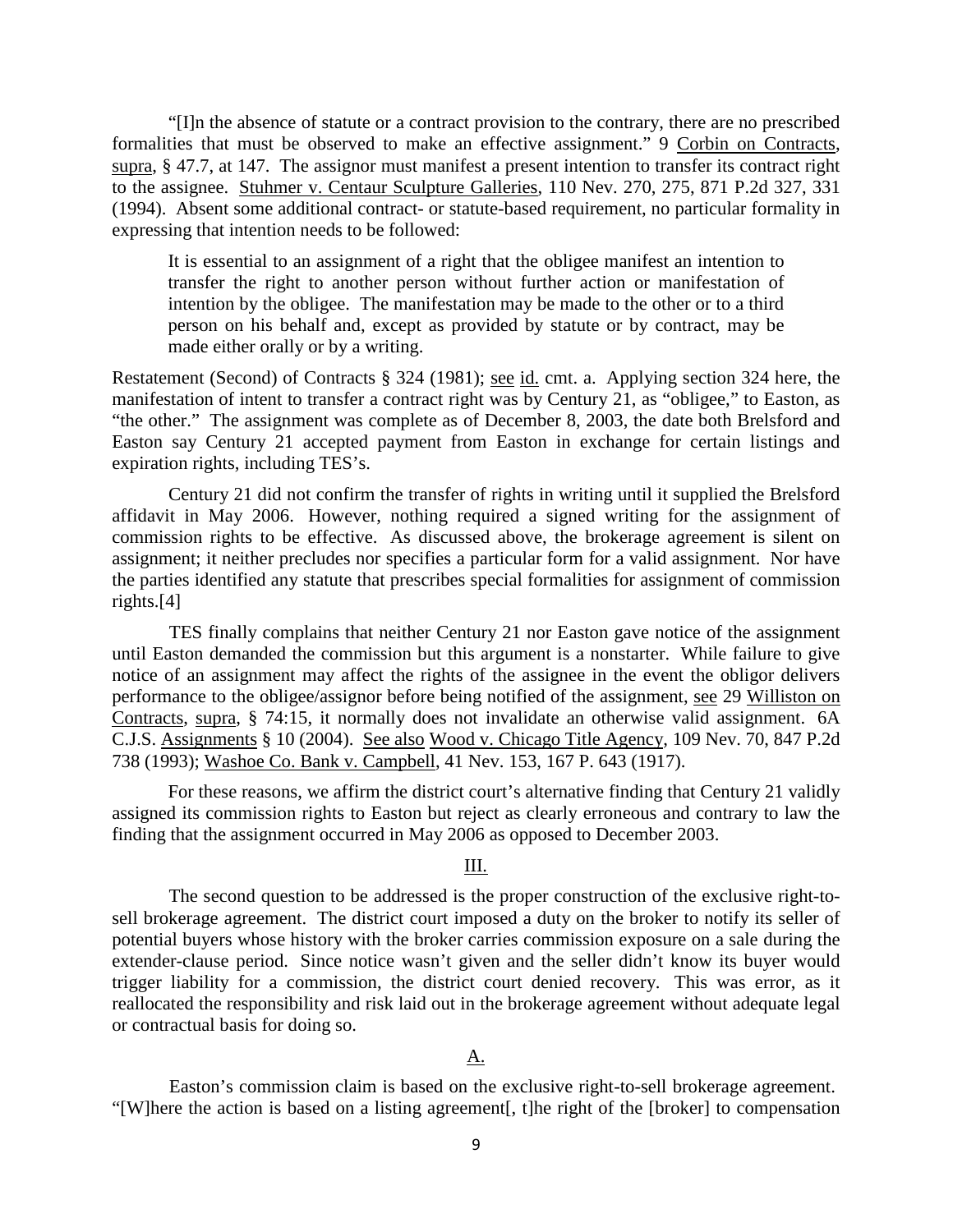must be governed by that agreement." Nollner v. Thomas, 91 Nev. 203, 207, 533 P.2d 478, 480- 81 (1975) (footnote omitted); accord Caldwell v. Consolidated Realty, 99 Nev. 635, 638, 668 P.2d 284, 286 (1983) ("Where a broker's action to recover a commission . . . is based on a listing agreement, the terms of the agreement govern the broker's right to compensation.").

 The brokerage agreement gave Century 21 the exclusive right to sell the business for a 6 month period and added to that a 180-day extension period. If TES sold during the extension period to a buyer with whom Century 21 had negotiations or to whom it showed the property during the exclusive listing period, TES owed Century 21 a commission (with one exception that does not apply here). The brokerage agreement did not condition the seller's liability for the commission on the seller being notified of potential buyers who carried commission risk or knowingly selling out from under the broker. It placed liability on the seller for the commission if the seller sold during the extension period to a buyer to whom the broker had shown the property or negotiated with—in other words, it allocated the risk of being wrong about the buyer being commission-free to the seller. The district court found that, without checking with the broker, TES sold to a buyer Century 21 had developed. Absent breach of some other duty by Century 21, a commission was owed under the agreement as written. Indeed, when asked at trial if the agreement didn't support liability for a commission on TES's sale to Lightman, even TES's principal, Vespi, agreed: "That's what the listing agreement says. Yes, sir."

Despite this concession, TES cites King v. Dean, 249 N.E.2d 45 (Ohio 1969), and Mayo v. Century 21 Action Realtors, 823 S.W.2d 466 (Ky. Ct. App. 1992), and urges that the agency relationship between a broker and its seller requires imposing on the broker the duty to advise the seller of the names of potential buyers who carry commission exposure, even where, as here, the agreement does not state this duty. These cases represent the minority rule on an issue that has divided courts nationally. T.C. Williams, Annotation, Real-Estate Broker's Right to Commissions as Affected by Owner's Ignorance of Fact That Purchaser Had Been Contacted by Broker, 142 A.L.R. 275 (1943 & Supp. 2010) (collecting cases).

 The majority view holds that, "[h]aving promised the broker a commission, the principal ordinarily should know that the appearance of a customer may have been caused by the broker, and to avoid liability for payment he should make inquiries of the broker." Restatement (Second) of Agency § 448 cmt. f (1958). The Restatement illustrates its comment with the following:

P promises A a commission if he will secure a purchaser for Blackacre. A advertises, and T, seeing it, goes to A. T feigns indifference but soon afterward applies to P. P asks T if he comes as a result of any action on the part of A. T falsely says that he has not seen A's advertisement. Without speaking to A, and because he believes T's statement, P sells to him at a price lower than the asking price. A is entitled to his commission.

Id. illus. 9. These are analogous to the facts presented here, and represent the better-reasoned view. Monadnock Ins. Agency, Inc. v. Manning, 374 A.2d 961, 510 (N.H. 1977); see also Shands v. Wm R. Winton, Ltd., 91 P.3d 416, 419 (Colo. Ct. App. 2004).

 At least one state, Minnesota, has imposed the duty for which TES contends by statute. Minn. Stat. Ann. § 82.21(1)(b)(5) (West 2009), discussed in Barlow Burke, Jr., Law of Real Estate Brokers § 4.03, at 4-42 (2009) (noting that the Minnesota statute requires that a broker who uses an extender clause—there called an override clause—"must supply the vendors with a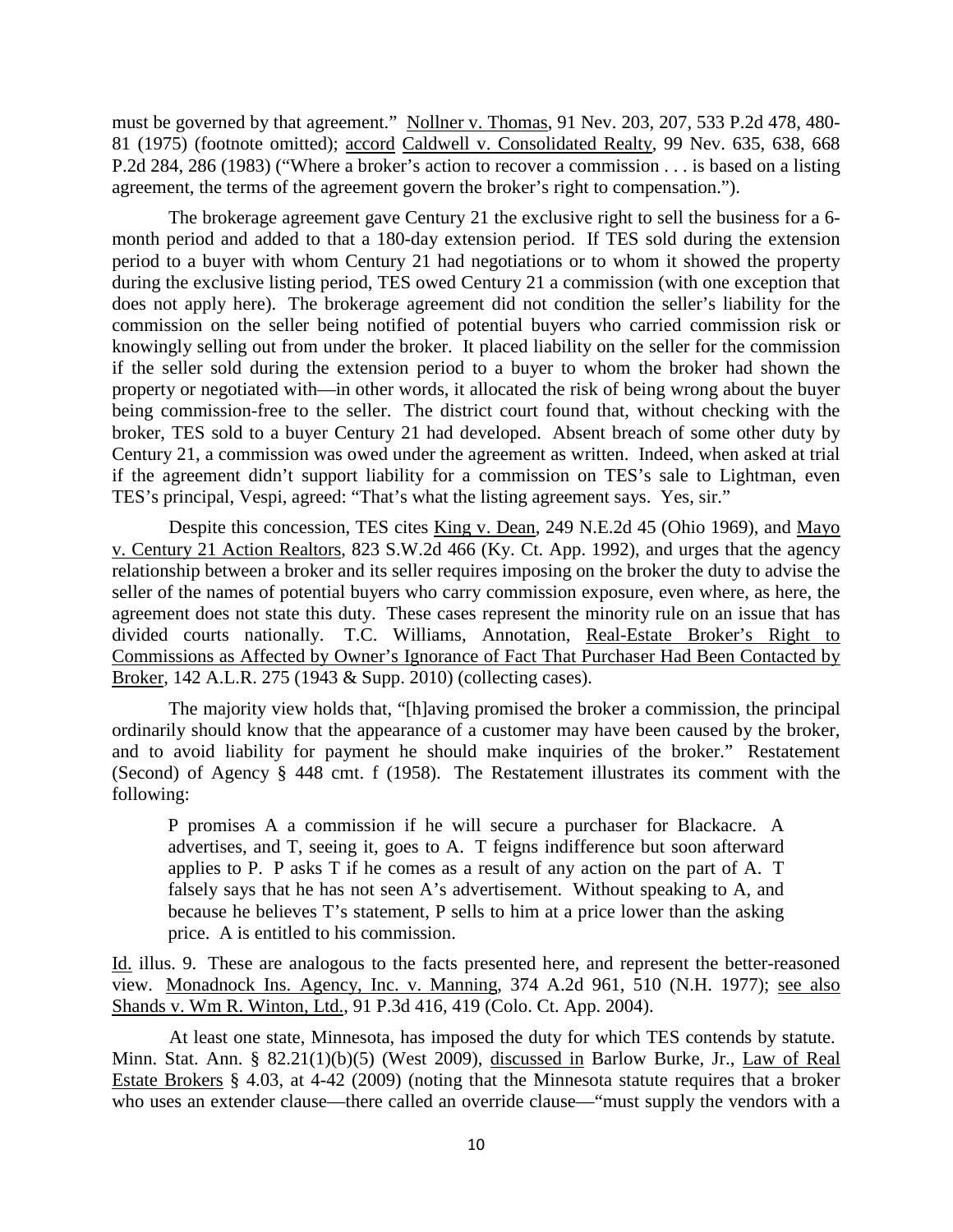'protective list' of prospects with whom the broker has dealt during the listing period"). And, of course, parties are free to negotiate and include a clause requiring the broker to give the seller notice of those buyers to whom a sale during the extension period will trigger a commission such clauses, if included, are upheld. Burke, supra, at 4-32; 12 C.J.S. Brokers § 253 (2009) (noting that parties can contractually require notice of prospective buyers who carry commission risk and that, absent contractual provision or other special circumstance, the seller's ignorance of the broker's involvement does not normally defeat liability for a commission). But absent contract provision or statutory requirement, we are loath to impose such an obligation as a matter of common law and, in so doing, rewrite the agreement according to our views of public policy pertaining to the best form of contract to govern a broker's relationship with its seller. 5 Williston on Contracts, supra, § 12:3 ("public policy ... requires that parties of full age and competent understanding must have the greatest freedom of contracting, and contracts, when entered into freely and voluntarily, must be upheld and enforced by the courts").

B.

 As a fallback, TES argues that the agreement, which was on a form supplied by the broker, should be construed against Easton, as Century 21's assignee. However, TES fails to identify any textual ambiguity in the agreement or other legal basis for importing this policybased duty into the written agreement both parties signed. The commission could have been avoided or passed on to the buyer if the seller had checked with the broker and either declined the deal or increased its price. This practical consideration didn't introduce an ambiguity into the agreement or confront the district court with conflicting legal duties. It had significance only as a commonsense solution to the problem the seller said required the court to read new terms into the agreement.

 When asked for an interpretation of the extender clause that did not require payment of a commission in this case, TES's principal, Vespi, had no answer, except to say that he didn't read the agreement or have it in mind when he sold to Lightman. But see Holzman v. Blum, 726 A.2d 818, 831 (Md. Ct. Spec. App. 1999) ("The Agreement clearly addressed the terms and conditions under which [the sellers] would owe the Broker a fee and [the Broker] had no legal duty to remind [sellers] of the terms of the Agreement that [they] had signed."). To imply a duty into an integrated agreement requiring the broker to notify the seller of the prospects it developed—or to remind the seller of its obligations under an extender clause—would impinge on the parties' freedom of contract with regard to the compensation to be paid the agent, as to which the parties, here both equally sophisticated, dealt with each other at arm's length, and is inappropriate. Id. at 831-32.[5]

Nollner v. Thomas, 91 Nev. 203, 533 P.2d 478 (1975), is analogous. Nollner involved an open listing agreement. "To avoid disputes the parties fixed the conditions upon which a commission would be payable and agreed upon the provision for payment if a sale was made in accordance with the contract terms." Id. at 207, 533 P.2d at 481. The sale didn't qualify for a commission under the agreement as written, but the district court implied terms into the agreement to allow recovery by the broker. Id. This court reversed, holding that it was error to "read into [the agreement] a clause or condition which does not exist." Id. Although the outcomes are opposite in terms of who wins, this case and Nollner invoke under the same legal principle: A court has the obligation to enforce an unambiguous agreement as written, absent conflict with statute, offense to public policy, ambiguity, fraud, unconscionability, or other recognized basis for avoidance.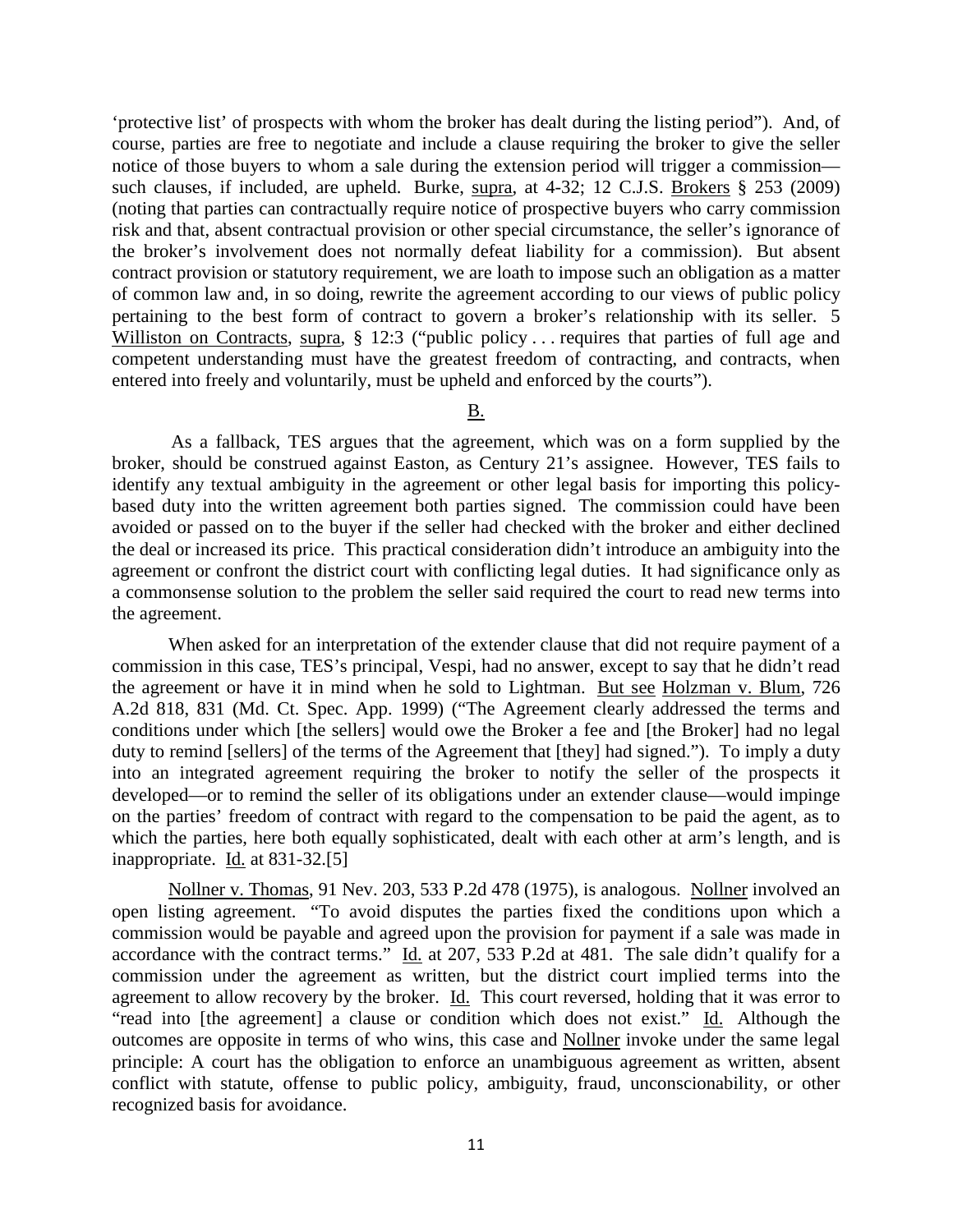The parties mention "procuring cause" in their briefs but do not identify any legitimate role for the doctrine in this case. Where, as here, the "parties negotiated specific terms for payment of [a] commission, [the] 'procuring cause' doctrine [is] not a part of [the] listing agreement so as to modify those terms," Carrigan v. Ryan, 109 Nev. 797, 799, 858 P.2d 29, 31 (1993) (citing Nollner, 91 Nev. at 207, 533 P.2d at 481), especially in the context of a commission claim based exclusively on an exclusive right-to-sell agreement, see Atwell v. Southwest Securities, 107 Nev. 820, 825, 820 P.2d 766, 769-70 (1991). In the exclusive right-tosell context, "[t]he duty to pay the commission is not viewed as a remedial penalty for breach of an executory contract but as a debt owed for a fully performed contract [and] it is unnecessary for the broker to prove that he . . . was the procuring cause of the sale" if any of the eventualities stated in the agreement as giving rise to liability for the commission occur. 10 Patrick Rohan, Bernard Goldstein & Charles Bobis, Real Estate Brokerage Law and Practice § 4.06[5][a] (2009). Here, the district court found that Century 21 showed the property to Lightman during the exclusive listing period and that TES sold the property to him during the extender-clause period. Liability for the commission was thus established as a matter of law on these facts under the agreement as written.

# IV.

 The final issue concerns Easton's fraudulent conveyance claim. From the record, it appears that Easton asserted this claim under NRS Chapter 112. The fraudulent conveyance claim did not concern TES's sale of its business to Lightman (the buyer of the business) but TES's transfer of the proceeds of that sale and other assets to its affiliates, Vespi and/or Town Consulting. Because the district court did not make the findings required to adjudicate the fraudulent conveyance claim under Herup v. First Boston Financial, 123 Nev. 228, 162 P.3d 870 (2007), and Sportsco Enterprises v. Morris, 112 Nev. 625, 917 P.2d 934 (1996), we reverse and remand for further proceedings on the fraudulent conveyance claim. This disposition also leads us to vacate the award of attorney fees, which was premised on the judgment against Easton on the commission claim.

REVERSED and REMANDED.

### PARRAGUIRRE, C.J., and DOUGLAS, J., concur.

## \*\*\*\*\*\*\*\*\*\*FOOTNOTES\*\*\*\*\*\*\*\*\*\*

[1] TES held a master lease on the office suite business. Although the district court's findings refer to TES being sold, it appears from the record that this was an asset sale of TES's rights in the master lease, personal property, and goodwill, not a sale of ownership rights in TES.

[2] Easton does not challenge the district court's rejection of alter ego liability or the partial summary judgment order declaring that Vespi signed the agreement as manager for TES, not individually.

[3] Since Century 21 had already performed its listing services, no question arises as to it having remaining obligations to TES "so 'personal' or involv[ing] such unique skills that [they] may not be delegated." 9 Corbin on Contracts, supra, § 49.4, at 199. Assigning its commission